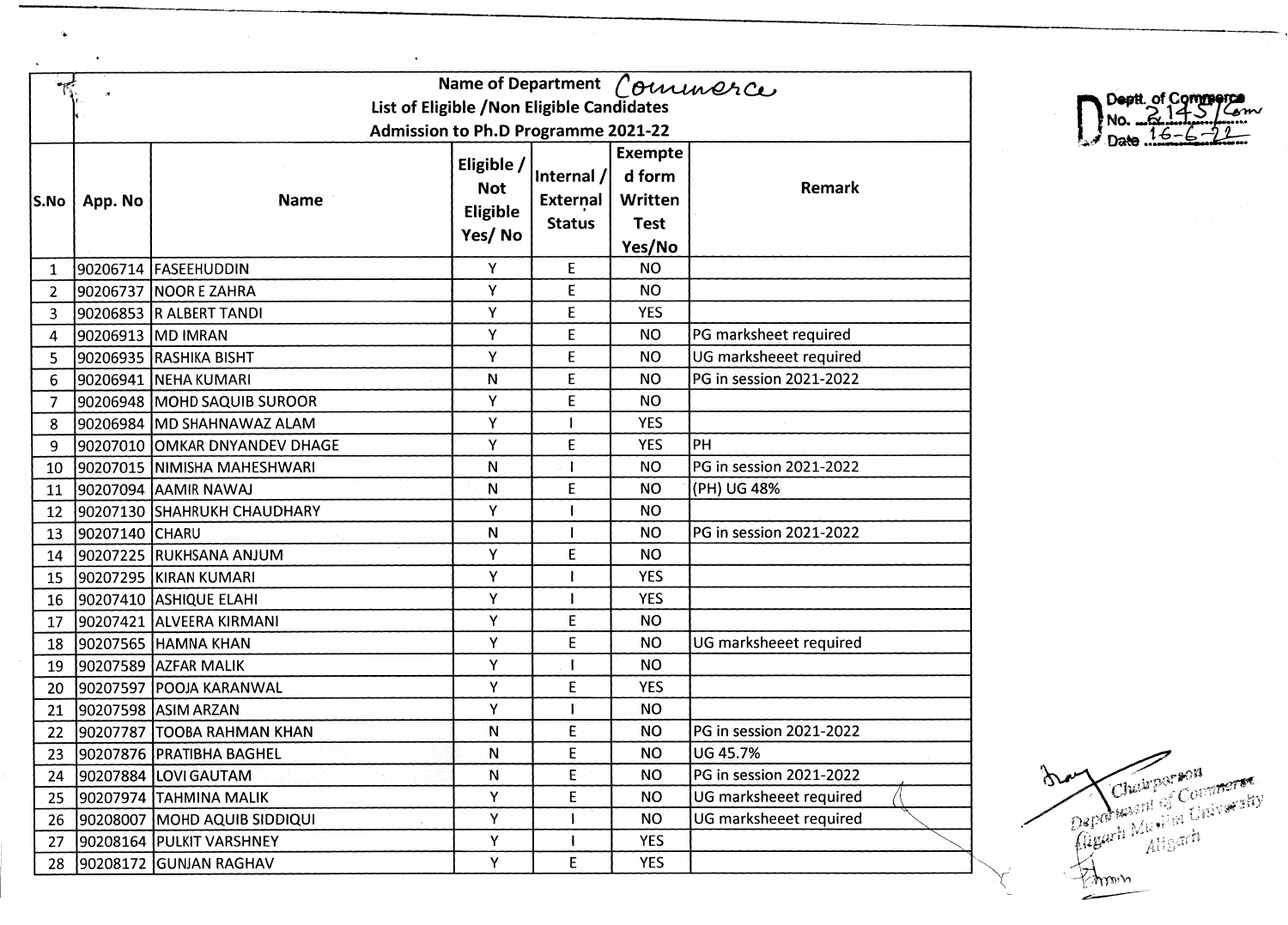| 29  |                       | 90208295 HAMMAD SHAHID                   | Y |             | <b>NO</b>  |                             |
|-----|-----------------------|------------------------------------------|---|-------------|------------|-----------------------------|
| 30  |                       | 90208536 ZAINAB SALIM SIDDIQUI           | Y |             | <b>NO</b>  |                             |
| 31. |                       | 90208812 MOHAMMAD AAMIR                  | Y |             | <b>NO</b>  | UG marksheeet required      |
| 32  |                       | 90208965 MOHD AHKAM BAKHTIYAR            | Y |             | <b>YES</b> |                             |
| 33  |                       | 90209327 SONU DIXIT                      | Υ | Ε           | <b>NO</b>  | UG marksheeet required (PH) |
| 34  |                       | 90209348 AAQIB YOUSUF DAR                | Υ | E           | <b>NO</b>  | UG marksheeet required      |
| 35  |                       | 90209506 JUMAIMA IDREES                  | Υ |             | <b>YES</b> |                             |
| 36  |                       | 90209667 MANOJ KUMAR SINGH               | Υ | E           | <b>NO</b>  |                             |
| 37  |                       | 90209733 ABHINAV SHARMA                  | Υ | E           | <b>YES</b> |                             |
| 38  |                       | 90209878 MUHAMMED SAHAD K S              | Υ | E           | <b>NO</b>  |                             |
| 39  |                       | 90209880 SABA PRAVEEN                    | Υ | E           | <b>YES</b> |                             |
| 40  |                       | 90209974   NAZIYA PARVEEN                | Y |             | <b>YES</b> | Marksheet required          |
| 41  |                       | 90210161 KANIZ FATIMA                    | Υ | E           | <b>NO</b>  |                             |
| 42  |                       | 190210469  AIMAN KHAN                    | Υ |             | <b>NO</b>  |                             |
| 43  |                       | 90211328 NEETIKA SENGAR                  | Y | E           | <b>NO</b>  |                             |
| 44  |                       | 90211363 MD IZRAIL KHAN                  | Υ | $\mathsf E$ | <b>NO</b>  |                             |
| 45  |                       | 90211421 SHAZIA PARVEEN                  | Υ | E           | <b>NO</b>  |                             |
| 46  |                       | 90211509 AKASH CHAUHAN                   | Υ | E           | <b>YES</b> | UG marksheeet required      |
| 47  |                       | 90211775  MITTAL DINESHCHANDRA ZARKHANDI | Υ | E           | <b>NO</b>  |                             |
| 48  |                       | 90211949 HASHSHAM TAYYAB                 | Y |             | <b>NO</b>  |                             |
| 49  |                       | 90212304 PRERNA VERMA                    | Υ |             | <b>YES</b> |                             |
| 50  |                       | 90212533 JJAY VARSHNEY                   | Y |             | <b>YES</b> |                             |
| 51  |                       | 90212749 PRAMANSHU JADON                 | Υ |             | <b>NO</b>  |                             |
| 52  |                       | 90212791 SAGAR SHARMA                    | Υ |             | <b>NO</b>  |                             |
| 53  |                       | 90213139 DEEKSHA ARYA                    | Y | E           | <b>NO</b>  |                             |
| 54  |                       | 90213443 NAZIA AINUDDIN                  | Y |             | <b>NO</b>  | <b>NET 2018</b>             |
| 55  |                       | 90213446 HUDA ANJUM                      | N | E           | <b>NO</b>  | PG in session 2021-2022     |
| 56  |                       | 90213692 SANA AHMED                      | Υ | E           | NO.        |                             |
| 57  |                       | 90213842 MUZAMIL AHMAD BHAT              | Υ | E           | <b>YES</b> | UG marksheeet required      |
| 58  | 90214031   ILLYAS K P |                                          | Υ | E           | <b>YES</b> | PG marksheet required       |
|     |                       | 59 90214162 MOHD AMAAN                   | N | -11         | <b>NO</b>  | PG in session 2021-2022     |
| 60  | 90214171 SHOBHIT      |                                          | Y | E           | NO         | PG marksheet required       |
| 61  |                       | 90214320 BHARGAVI SINGH                  | Υ | E           | <b>YES</b> |                             |
| 62  |                       | 90214347 AHMAR SHABAB                    | Y |             | <b>NO</b>  |                             |
| 63  |                       | 90214353 JJAAN MOHAMMAD                  | Υ |             | <b>NO</b>  |                             |
| 64  | 90214577 RISHABH      |                                          | Υ |             | <b>NO</b>  |                             |
|     |                       |                                          |   |             |            |                             |

 $\overline{a}$ 

an  $\mathbf{V}$ ŃΜ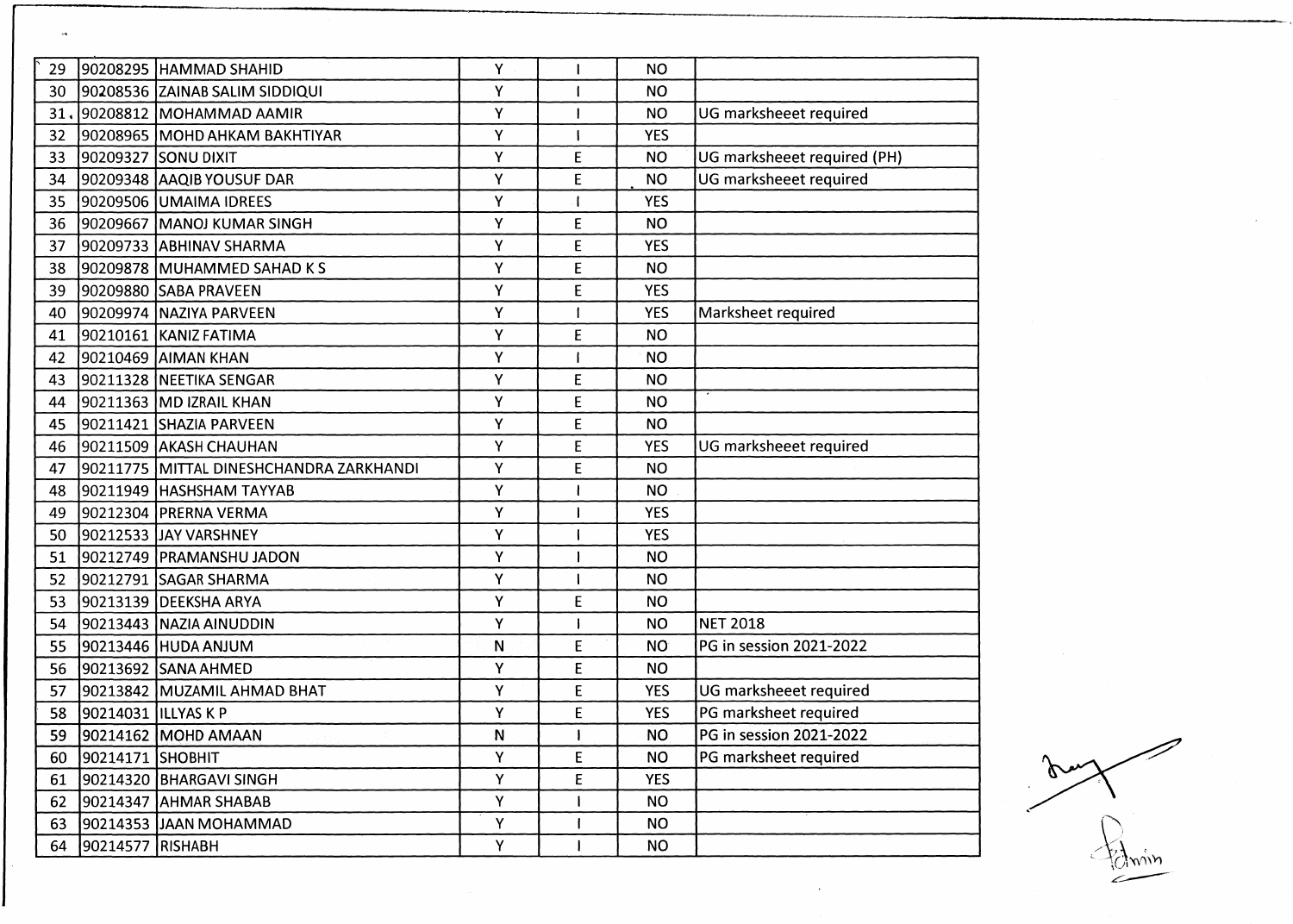| 65 |                  | 90214722 KUNAL BHALLA          | N            |             | NO.        | PG in session 2021-2022 |
|----|------------------|--------------------------------|--------------|-------------|------------|-------------------------|
| 66 |                  | 90214731 YATENDRA KUMAR        | Y            |             | <b>YES</b> |                         |
| 67 |                  | 90214896  SHIVAM GUPTA         | Υ            |             | <b>NO</b>  | UG marksheeet required  |
| 68 |                  | 90214985 SANJANA SINGH         | Υ            | E           | <b>NO</b>  |                         |
| 69 |                  | 90215571 SWATI VARSHNEY        | Υ            | $\mathsf E$ | <b>YES</b> | UG marksheeet required  |
| 70 | 90215651 REHMAN  |                                | Υ            | E           | <b>YES</b> |                         |
| 71 | 90216010 SHEKHAR |                                | N            | E           | <b>NO</b>  | <b>UG 45.5%</b>         |
| 72 | 90216822 SOVIYA  |                                | Υ            |             | <b>NO</b>  |                         |
| 73 |                  | 90219486 MEGHA YADAV           | Υ            |             | <b>YES</b> |                         |
| 74 |                  | 90219824 SALONI BANSAL         | Υ            |             | <b>YES</b> |                         |
| 75 |                  | 90219938 BHAKTI AGARWAL        | Υ            |             | <b>YES</b> |                         |
| 76 |                  | 90220084 SAJID ABBAS           | Υ            |             | <b>NO</b>  |                         |
| 77 |                  | 90221267 SYED YAWAR ALI        | Υ            |             | <b>NO</b>  |                         |
| 78 |                  | 90221293 KM NIKETA RAJPOOT     | Υ            | E           | <b>NO</b>  |                         |
| 79 |                  | 90221356 SIDDHARTHA CHATTERJEE | Υ            | E           | <b>YES</b> | UG marksheeet required  |
| 80 |                  | 90221381 CHAYA MAHESHWARI      | $\mathsf{N}$ | E           | <b>NO</b>  | PG marks - 51% (CA)     |
| 81 |                  | 90221804 ZULFIKAR ALI BHUTTO   | Υ            |             | <b>NO</b>  |                         |
| 82 |                  | 90221814 MD SAQLAIN            | Υ            | E           | <b>NO</b>  |                         |
| 83 |                  | 90221874 NAUREEN AZMAT         | Υ            | $\mathsf E$ | <b>YES</b> |                         |
| 84 |                  | 90222145  IRAM KHUSHAL         | Υ            | E           | <b>NO</b>  |                         |
| 85 |                  | 90222347 SOHAIB MASOOD         | Υ            | E           | <b>NO</b>  |                         |
| 86 |                  | 90222732 SAMEER AHMED          | N            |             | <b>NO</b>  | PG in session 2021-2022 |
| 87 |                  | 90222831 MUSKAN SAINI          | N            | E           | <b>NO</b>  | PG in session 2021-2022 |
| 88 |                  | 90223780 KANISHK KOUSHIK       | Y            | E           | <b>YES</b> |                         |
| 89 |                  | 90224952 SIDDIQA FATIMA        | Υ            | E           | <b>YES</b> |                         |
| 90 |                  | 90225823 JAVED SADAT           | Υ            | E           | <b>NO</b>  |                         |
| 91 |                  | 90225965 KHUSHBOO BISHT        | Y            | E           | <b>NO</b>  |                         |
| 92 |                  | 90226984  IRAM JAMAL           | Υ            | E           | <b>YES</b> |                         |
| 93 | 90227227 KAJAL   |                                | Υ            | E           | <b>YES</b> | UG marksheet required   |
| 94 |                  | 90227273 ALISHA ANSARI         | N            | E           | <b>YES</b> | PG in session 2021-2022 |
|    |                  | 95 90228019 VAISHALI TUTEJA    | Υ            |             | <b>YES</b> |                         |
|    |                  | 96 90228837 PRIYANKA PAUL      | Υ            | E           | <b>YES</b> |                         |
| 97 |                  | 90229512 SUMAIRA ARIF ANSARI   | Y            |             | NO         |                         |
| 98 |                  | 90229868 SHAN MOHD             | Y            | E           | <b>NO</b>  |                         |
|    |                  | 99  90230164  SHAZLEE SAMEEN   | Y            | E           | <b>NO</b>  |                         |
|    |                  | 100 90230982 HIRDESH BHARADWAJ | Y            |             | <b>NO</b>  |                         |

 $\sigma$ 

ŀ,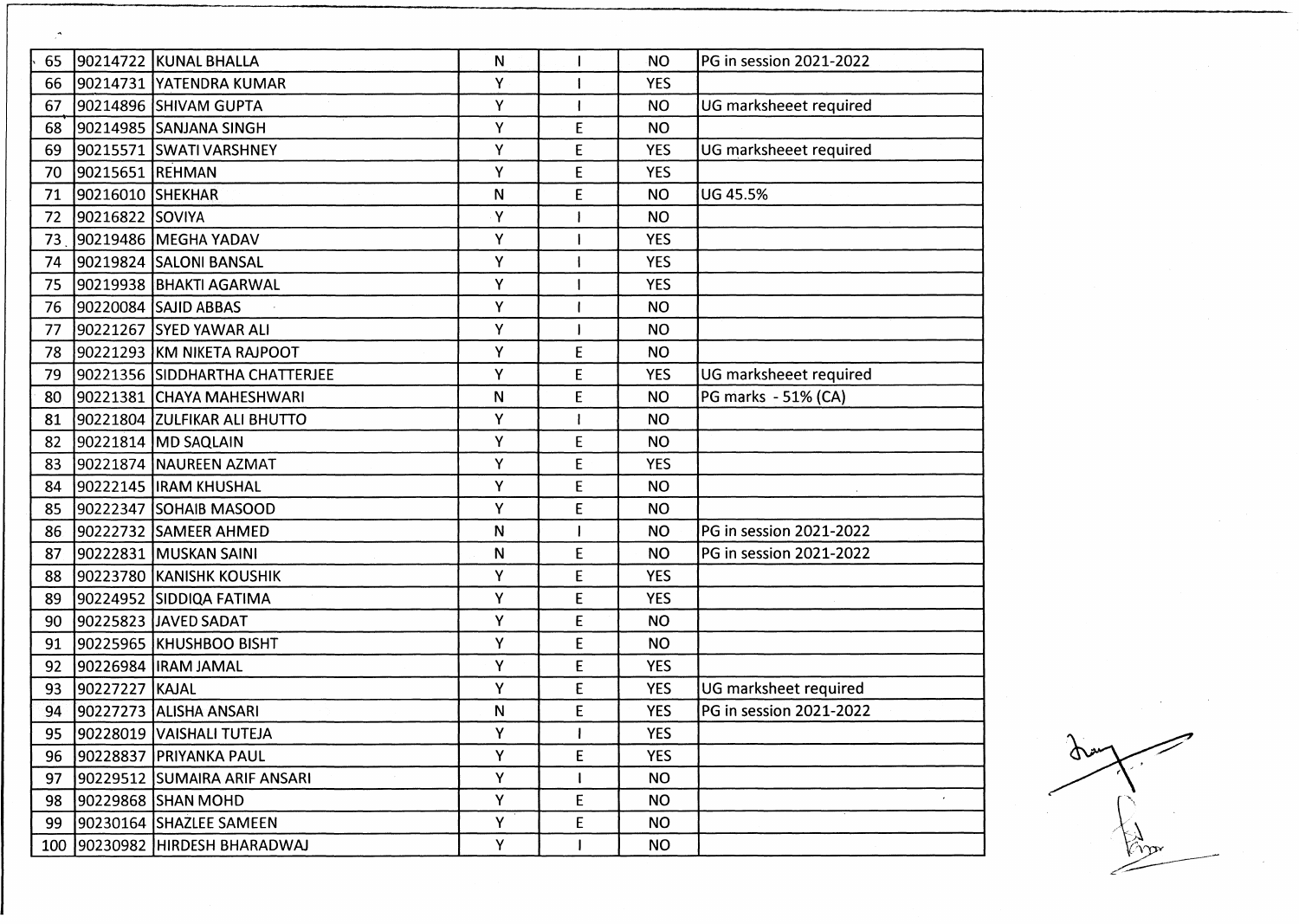|     |                    | 101 90232145 KM POOJA YADAV      | Υ         | E | <b>NO</b>  | UG marksheeet required     |
|-----|--------------------|----------------------------------|-----------|---|------------|----------------------------|
| 102 |                    | 90233043 SABIHA SHAHEEN          | Υ         | E | <b>YES</b> | UG marksheeet required     |
|     |                    | 103. 90233837 KIRAN KUMARI       | Y         | E | <b>YES</b> |                            |
|     |                    | 104 90234385 SIBTEY SUGHRA       | Υ         |   | <b>NO</b>  |                            |
|     |                    | 105 90234533 MOHD ADIL UL HAQUE  | Υ         |   | <b>NO</b>  |                            |
|     |                    | 106 90235193 RAVEES HUSSAIN BHAT | Υ         | E | <b>YES</b> | UG marksheeet required     |
| 107 |                    | 90235482 MOHAMMAD ZULQAR NAIN    | Υ         |   | <b>NO</b>  |                            |
|     |                    | 108 90235498 PRATEEK GARG        | N         | E | <b>NO</b>  | PG - 54.13% (CA)           |
|     |                    | 109 90236229 SHIVAM VERMA        | Υ         | E | <b>YES</b> |                            |
|     |                    | 110 90236392 MOHD UMAIR RASHID   | Υ         |   | <b>NO</b>  |                            |
| 111 |                    | 90236747 SHAKTI KANT SHARMA      | Υ         | E | <b>YES</b> |                            |
| 112 |                    | 90236896 SAIFEE KHANAM           | Υ         | E | <b>NO</b>  |                            |
| 113 | 90237112 AKHIL RAJ |                                  | Υ         | E | <b>YES</b> |                            |
|     |                    | 114 90237271 KAMINI SINGLA       | Υ         | E | <b>YES</b> |                            |
|     |                    | 115 90237349 SUSHANT DHAWAN      | Υ         | E | <b>YES</b> | UG marksheet required      |
|     |                    | 116 90237506 NAYEEM AHMED        | Υ         |   | <b>NO</b>  |                            |
| 117 | 90238249 YOUNUS    |                                  | Υ         | E | <b>YES</b> | UG marksheet required      |
|     |                    | 118 90238625 HUMRA ASLAM         | Υ         |   | <b>NO</b>  |                            |
|     |                    | 119 90240005 NAZISH ANWAR        | Υ         | E | <b>NO</b>  |                            |
|     |                    | 120 90240833 ZARREEN IQBAL       | Υ         |   | <b>NO</b>  |                            |
| 121 |                    | 90240949 MOHD AQIB KHAN          | ${\sf N}$ | Ë | <b>YES</b> | (PH) UG 47.21%             |
|     | 122 90241045 AVIKA |                                  | Υ         | E | <b>YES</b> |                            |
|     |                    | 123 90241413 AIMAN HANNAN        | Ÿ         | E | <b>NO</b>  | UG marksheeet required     |
|     |                    | 124 90241609 TANWEER ALAM        | Υ         |   | <b>YES</b> |                            |
|     |                    | 125 90242016 RAMSHA AFZAL        | Y         |   | <b>NO</b>  |                            |
|     |                    | 126 90242106 TABISH ALI HASHMI   | Υ         | E | <b>NO</b>  |                            |
| 127 |                    | 90242199 ABDULLAH IMRAN          | Υ         |   | <b>NO</b>  |                            |
| 128 |                    | 90242215 FARIHA BADAR            | Υ         | E | <b>NO</b>  | UG marksheeet required     |
| 129 |                    | 90242294 MOHD TATHEER SABIR KHAN | Υ         |   | <b>NO</b>  |                            |
| 130 |                    | 90242316 HARSHIT GARG            | Υ         | E | <b>YES</b> | UG & PG marksheet required |
|     |                    | 131 90242722 MD NADEEM AKHTAR    | Υ         |   | <b>NO</b>  |                            |
|     |                    | 132 90242865 BUSHRA KHAN         | Y         | E | <b>NO</b>  |                            |
|     |                    | 133 90242903 RAGHIB NOMAN        | Y         |   | <b>YES</b> |                            |
|     |                    | 134 90243598 AQIB RAMZAN RATHER  | Y         | E | <b>NO</b>  | UG marksheeet required     |
|     |                    | 135 90243624 RISHABH PANDEY      | Y         | E | <b>NO</b>  |                            |
|     |                    | 136 90243719 YASMIN KHATOON      | Υ         | E | <b>NO</b>  |                            |

 $\sim$ 

Ω∽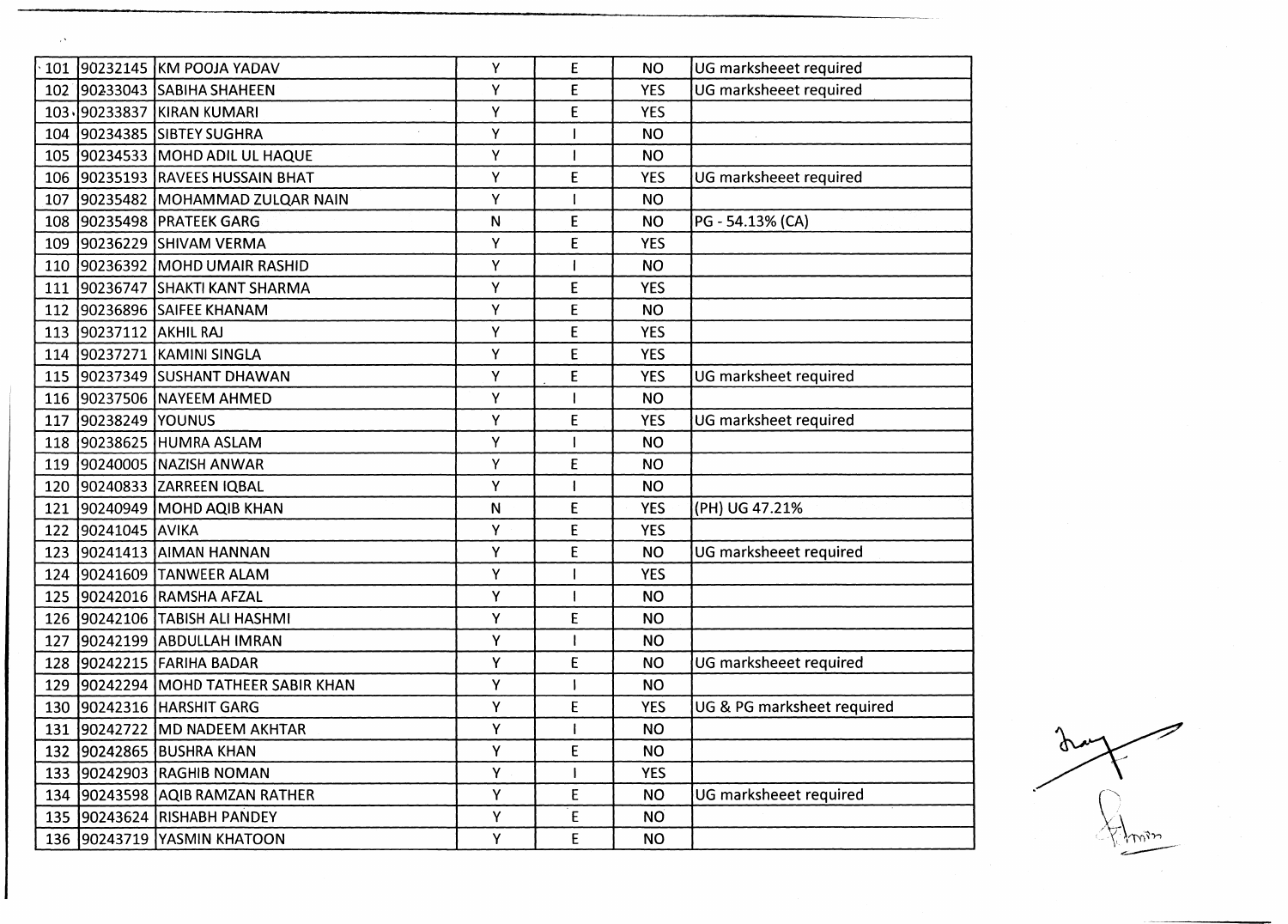| 137 |                      | 90244220 MOHD RIZWAN KHAN        | Y | E            | <b>NO</b>  |                            |
|-----|----------------------|----------------------------------|---|--------------|------------|----------------------------|
| 138 | 90244527 KM NAJIA    |                                  | Υ | E            | <b>YES</b> |                            |
| 139 |                      | 90245183 FARHEEN SIDDIQUI        | Υ | E            | <b>YES</b> | UG & PG marksheet required |
|     |                      | 140 90245418 MOHD SAAD           | Υ | E            | <b>NO</b>  |                            |
|     |                      | 141 90245425 JJYOTSNA VERMA      | Υ | E            | <b>NO</b>  |                            |
| 142 | 90245985 ASHIQUE T   |                                  | Υ | E            | <b>YES</b> | UG marksheeet required     |
| 143 |                      | 90246016 HUSSAINA ALI            | Υ | E            | <b>YES</b> | UG & PG marksheet required |
|     |                      | 144 90247209 ANAMIKA NISHA RUNDA | Υ | E            | <b>YES</b> |                            |
|     |                      | 145 90247221 MUSTAHIB KHAN       | Υ |              | <b>YES</b> |                            |
|     |                      | 146 90247500 SHEEBA PARVEZ       | Υ |              | <b>NO</b>  |                            |
|     |                      | 147 90247547 SAHAR NASEEM        | Υ | E            | <b>YES</b> |                            |
|     |                      | 148 90247559 RAJAT VARSHNEY      | Υ |              | <b>NO</b>  |                            |
|     |                      | 149 90247703 SIMRAN KHAN         | Y |              | <b>NO</b>  |                            |
| 150 |                      | 90247889 SHAHIL RAZA             | Υ |              | <b>NO</b>  |                            |
|     |                      | 151 90248017 MOHD HAMID          | Υ | E            | <b>NO</b>  |                            |
| 152 | 90248194 JYOTI       |                                  | Υ | E            | <b>YES</b> |                            |
|     | 153 90248235 CHINU   |                                  | Υ | E            | <b>YES</b> | PG marksheet required      |
|     |                      | 154 90248523 ARSHAD KAMAL        | Υ | E            | <b>NO</b>  |                            |
|     |                      | 155 90248540 MOHAMMAD ASHRAF     | Υ |              | <b>NO</b>  |                            |
|     | 156 90248605 SHABNAM |                                  | Υ | E            | <b>YES</b> | UG marksheeet required     |
| 157 |                      | 90249015 SADIYA FARAH MIRZA      | Υ | E            | <b>YES</b> |                            |
|     |                      | 158 90249091 AQSA KHAN           | Υ | E            | <b>NO</b>  |                            |
| 159 |                      | 90249146 DILNAWAJ AHAMAD         | Υ | E            | <b>NO</b>  |                            |
| 160 |                      | 90249764 MOHD USAMA              | Υ |              | <b>YES</b> |                            |
| 161 |                      | 90250457 YAMEEN ASHRAF           | Υ | E            | <b>YES</b> | UG marksheeet required     |
| 162 |                      | 90250861 NAZISH ANWAR            | Υ | E            | <b>NO</b>  | UG marksheeet required     |
| 163 |                      | 90250925 FAIYZEEN KHAN           | Y | E            | <b>YES</b> |                            |
| 164 |                      | 90251285 AQSA SALEEM             | Υ | E            | <b>NO</b>  |                            |
| 165 |                      | 90251315   PRADEEP KUMAR         | Υ | E            | <b>NO</b>  |                            |
| 166 |                      | 90251374 AQIB JAVED PASHA        | Υ |              | <b>NO</b>  |                            |
|     |                      | 167 90251386 MD WAHIDUZ ZAMA     | Υ | $\mathbf{I}$ | <b>YES</b> |                            |
|     |                      | 168 90251516 SYED MOHAMMED WASIF | Υ |              | NO.        |                            |
|     |                      | 169 90251767 TAHA KHAN           | Y |              | <b>YES</b> |                            |
|     |                      | 170 90251856 MOHD HAMID          | Y | E            | <b>YES</b> |                            |
|     |                      | 171 90251876 PRINCE VARSHNEY     | Y | E            | <b>NO</b>  |                            |
|     | 172 90251971 SAUMYA  |                                  | Υ | E            | <b>NO</b>  |                            |
|     |                      |                                  |   |              |            |                            |

 $\mathfrak{g}$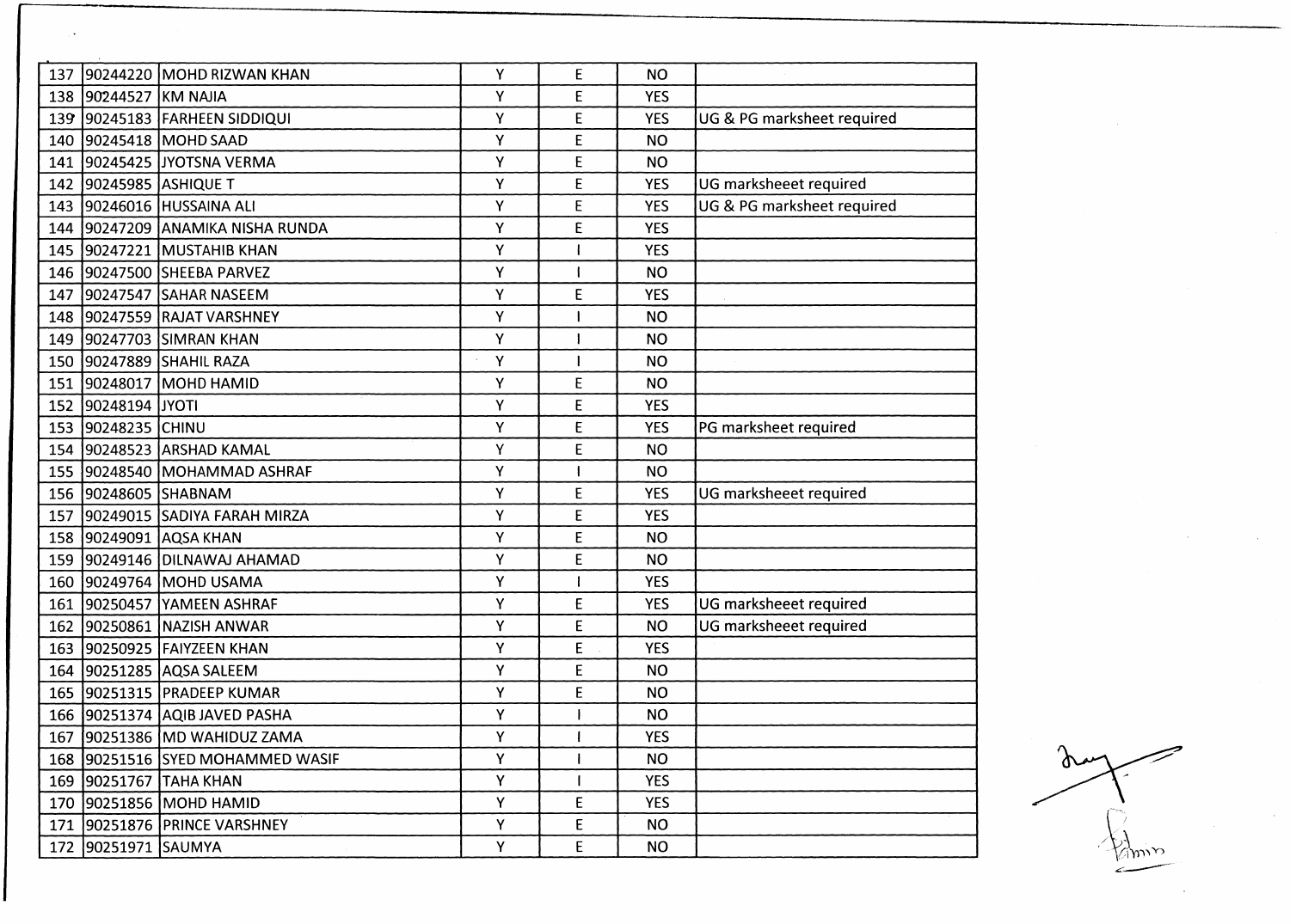| 173 |                     | 90252221 ADITYA KUMAR             | Y  | E            | <b>NO</b>  |                            |
|-----|---------------------|-----------------------------------|----|--------------|------------|----------------------------|
| 174 |                     | 90252747 MOHSIN ALI HASHMI        | Υ  | E            | <b>NO</b>  | UG marksheeet required     |
| 175 |                     | 90253102 INDU SHARMA              | Υ  | E            | <b>NO</b>  | PG marksheet required      |
| 176 |                     | 90253743 AFASANA PRAVEEN          | Υ  | E            | <b>NO</b>  | (PH) UG marksheet required |
| 177 |                     | 90253802 SHAFQAT ALI              | Υ  | E            | <b>YES</b> | UG marksheeet required     |
| 178 |                     | 90254037 SHEZAY QAYAM             | Υ  |              | <b>NO</b>  | UG marksheeet required     |
| 179 |                     | 90254161 MOHD ZURRAR ISRAR        | Y. | E            | <b>NO</b>  | UG marksheeet required     |
| 180 |                     | 90254281 MOHNIS ALI HASHMI        | Υ  | E            | <b>NO</b>  |                            |
| 181 |                     | 90254367 RAJAT MANGAL             | Υ  | E            | <b>NO</b>  | UG marksheeet required     |
| 182 |                     | 90254379 SYED KHAWAR HASHMI       | Υ  | E            | <b>NO</b>  | UG marksheeet required     |
| 183 |                     | 90254404 MOHAMMAD SHAHRUKH        | Υ  |              | <b>NO</b>  |                            |
| 184 |                     | 90254480 MOHD IMRAN               | Υ  | E            | <b>NO</b>  |                            |
|     | 185 90254607 KASHIF |                                   | N  | E            | <b>NO</b>  | UG 49.57%                  |
|     |                     | 186 90254721 MOHAMMAD KASHIF      | Υ  | E            | <b>NO</b>  | UG marksheeet required     |
| 187 |                     | 90254744 MAJHAR MOHSIN            | Υ  |              | <b>NO</b>  |                            |
| 188 |                     | 90254789 MARIA HASAN              | Υ  | E            | <b>NO</b>  |                            |
| 189 |                     | 90254960 ARSHI KHAN               | Υ  | E            | <b>NO</b>  |                            |
| 190 |                     | 90255079 JJUNAID AHMAD SIDDIQUI   | Υ  | E            | <b>NO</b>  |                            |
| 191 |                     | 90255106 MOHD FARHAN JAVED        | Υ  |              | <b>NO</b>  |                            |
| 192 |                     | 90255518 HINA SAMI                | Υ  | E            | <b>YES</b> |                            |
| 193 |                     | 90255593 MD TANZEER ATHAR         | Υ  |              | <b>NO</b>  |                            |
|     |                     | 194 90255608 ZAHID RASHID BANGROO | Υ  | E            | <b>NO</b>  | UG marksheeet required     |
| 195 |                     | 90255628 SONALI YADAV             | Υ  | E            | <b>YES</b> |                            |
| 196 |                     | 90255652 MOHSIN SHOWKAT           | Υ  | E            | <b>NO</b>  | UG marksheeet required     |
| 197 |                     | 90255673 VARISHA KHAN             | Υ  | E            | <b>NO</b>  | UG & PG marksheet required |
| 198 |                     | 90255690 KARISHMA JOHRI           | Υ  | E            | <b>NO</b>  |                            |
|     |                     | 199 90255793 ABDUL RAHMAN         | Υ  |              | <b>NO</b>  |                            |
| 200 |                     | 90255851 ISHRAT SHAHEEN           | Υ  |              | <b>YES</b> |                            |
| 201 |                     | 90256024 LAIBA ANWAR              | Υ  | E            | <b>YES</b> |                            |
| 202 |                     | 90256089 AMNAA JAMAL              | Υ  | E            | <b>NO</b>  |                            |
|     |                     | 203 90256139 SHALLEY WAHAB        | Υ  | $\mathbf{I}$ | <b>NO</b>  |                            |
|     |                     | 204 90256239 ASHISH KUMAR         | Υ  |              | <b>NO</b>  | UG marksheeet required     |
|     | 205 90261589 ALIZA  |                                   | Y  | E            | <b>NO</b>  |                            |
|     |                     | 206 90261822 RAHEMEEN RAZA        | Υ  |              | <b>NO</b>  |                            |
|     | 207 90262456 NISHAT |                                   | Υ  |              | <b>NO</b>  |                            |
|     |                     | 208 90263559 ANISHA ARORA         | Y  | E            | <b>NO</b>  |                            |

ᡗᢦ **Milly** 

 $\sim$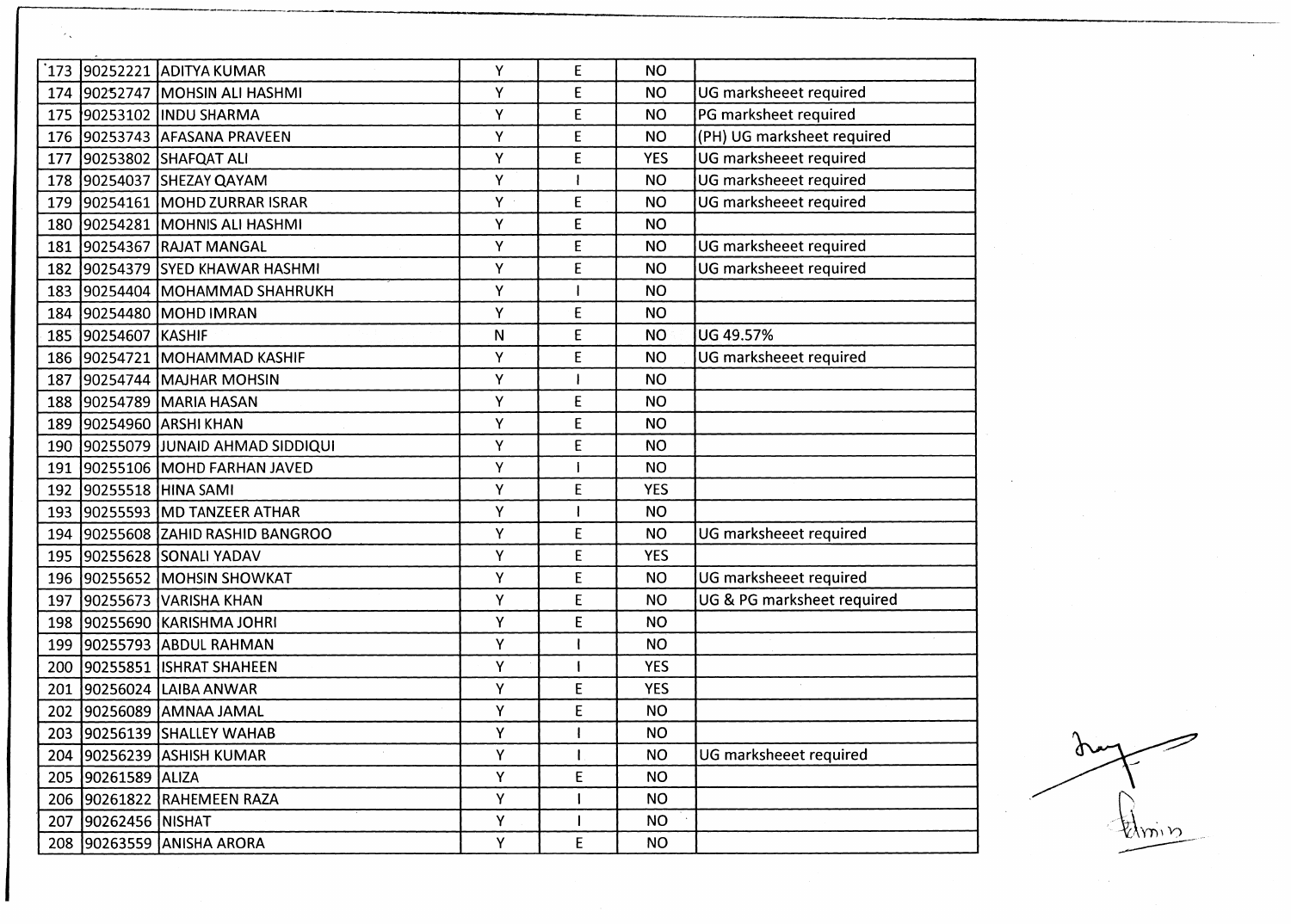| 209 |                         | 90264842 JAGRATI SHARMA                     | Υ | E | <b>YES</b> |                            |
|-----|-------------------------|---------------------------------------------|---|---|------------|----------------------------|
| 210 |                         | 90265467 ARIBA AFROZ                        | Υ | E | <b>NO</b>  | PG marksheet required      |
|     |                         | 211 90265886 FARHAN KHAN                    | Υ |   | <b>NO</b>  |                            |
|     | 212 90268427 MO HAMID   |                                             | Υ | E | <b>NO</b>  |                            |
|     |                         | 213 90269029 HASHMUDDIN                     | Υ |   | <b>NO</b>  |                            |
|     |                         | 214 90271925 NIDHI SHRIVASTAVA              | Υ | E | NO.        | UG marksheeet required     |
| 215 | 90272732 ZARREEN        |                                             | Υ |   | <b>NO</b>  |                            |
|     |                         | 216 90272858 MARYAM FATIMA                  | N | E | <b>NO</b>  | PG in session 2021-2022    |
|     | 217 90284568 AYUSHI     |                                             | Υ | E | <b>NO</b>  |                            |
|     |                         | 218 90285248 VINAY KUMAR                    | Υ | E | <b>YES</b> |                            |
|     |                         | 219 90286891 HUSSAIN BASHA                  | Υ | E | <b>NO</b>  |                            |
|     |                         | 220 90289449 PRASHANT VARSHNEY              | N | E | <b>NO</b>  | PG in session 2021-2022    |
|     |                         | 221 90290917 SUMIT AGARWAL                  | Υ | E | <b>NO</b>  |                            |
|     |                         | 222 90292490 AHMAD ALI                      | Υ |   | <b>NO</b>  | PG marksheet required      |
|     | 223 90292593 RASHID ALI |                                             | Y | E | <b>NO</b>  | UG marksheeet required     |
| 224 |                         | 90296718 MOHD SAIF                          | Υ |   | <b>NO</b>  |                            |
|     |                         | 225 90298434 WAHEEDA REHMAN                 | Y |   | <b>NO</b>  |                            |
| 226 | 90299457 NAZIA          |                                             | Υ | E | <b>YES</b> |                            |
| 227 |                         | 90301369 MOHD OSAMA                         | Υ |   | <b>NO</b>  |                            |
| 228 |                         | 90301484 ARSHAD ALI SIDDIQUI                | Υ | E | <b>YES</b> |                            |
| 229 |                         | 90302595 SARA NOOR                          | N | E | <b>NO</b>  | PG in session 2021-2022    |
|     |                         | 230 90303957 SAANIYA RABBANI                | Υ |   | <b>NO</b>  |                            |
| 231 |                         | 90304268 SUBEENA PARVEEN                    | Υ | E | <b>YES</b> |                            |
| 232 |                         | 90304560 MOHD WAQAR RANA                    | Υ |   | <b>NO</b>  | UG marksheeet required     |
| 233 |                         | 90306853 MOHD AFZAL                         | Υ | E | <b>NO</b>  |                            |
| 234 |                         | 90307249 MD MUJTABA NABEEL                  | Υ | E | <b>NO</b>  |                            |
| 235 |                         | 90308498 MAZAHIR JAFAR ZAIDI                | Υ | E | <b>NO</b>  |                            |
| 236 |                         | 90311477 GHAZI ABBAS                        | N |   | <b>NO</b>  | PG in session 2021-2022    |
| 237 |                         | 90311503 FARZAN SULTAN                      | Y | E | <b>NO</b>  | UG marksheeet required     |
| 238 | 90311687 MD IZHAR       |                                             | Υ | E | <b>YES</b> |                            |
|     |                         | 239 90311970 JAVED ASLAM                    | Υ | E | <b>NO</b>  | UG & PG marksheet required |
|     |                         | 240 90312094 FARHAN HABIB                   | Υ | E | <b>NO</b>  |                            |
|     |                         | 241 90239542 ARIAN DOKHT FARNADPOUR         | Y | E | <b>NO</b>  | <b>Foreign National</b>    |
|     |                         | 242 90308933 MOHAMMAD MUTEB KHALAF AL SLIHA | Υ | E | <b>NO</b>  | <b>Foreign National</b>    |
| 243 |                         | 90245183 FARHEEN SIDDIQUI                   | у | E | <b>YES</b> | UG marksheet required      |
| 244 |                         | 90246016 HUSSAINA ALI                       | Υ | E | <b>YES</b> |                            |

 $\Delta$ 

 $\sigma$ 

 $\sim$